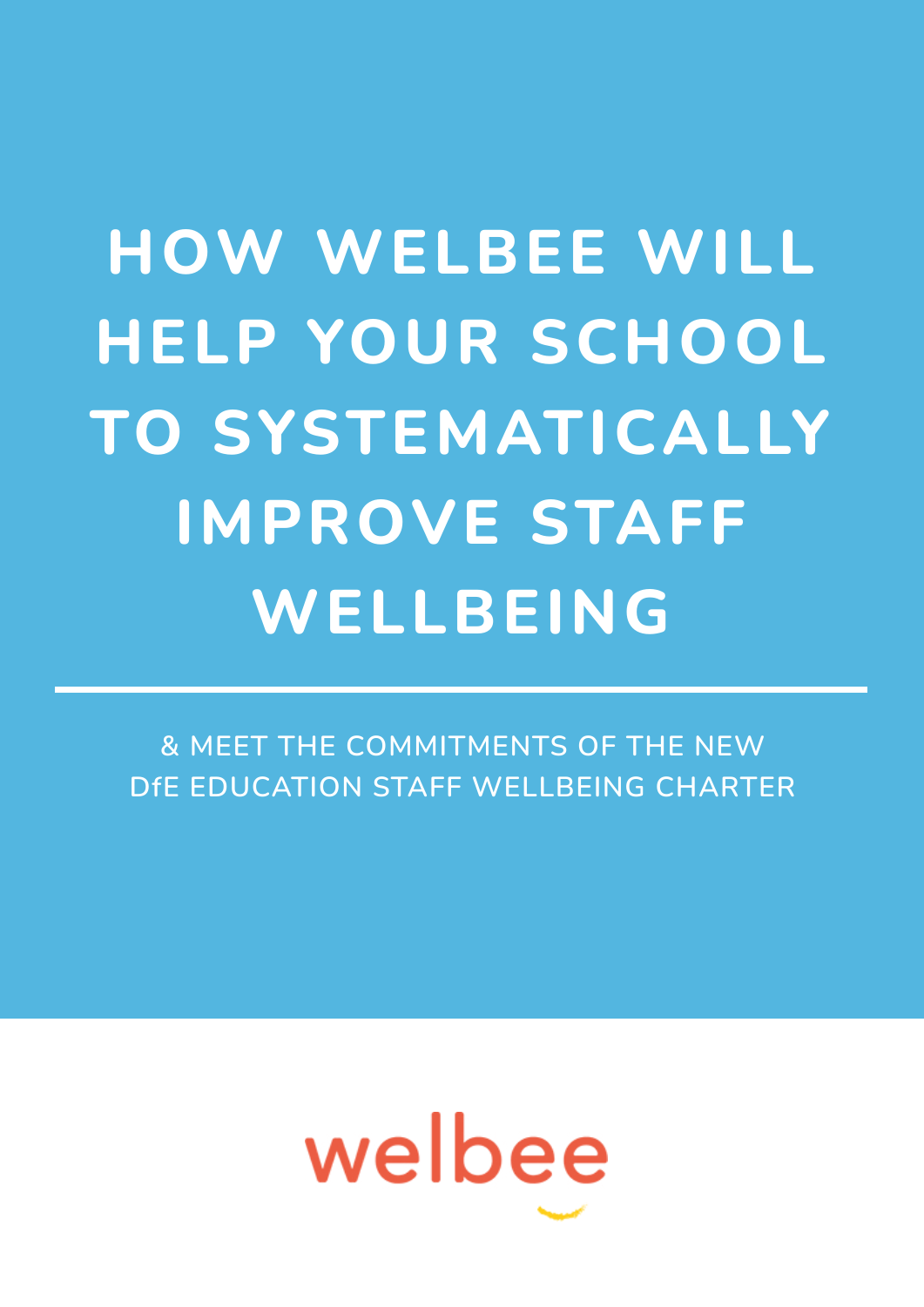# **Why improve staff wellbeing?**

The impact of poor staff wellbeing on your school will be significant.

If staff are weighed down by stress and workload, feel like they lack a voice and are just not motivated – how can they perform at their best and help your students do the same?

To achieve the school and student outcomes you want, put staff and their wellbeing first and evidence proven benefits will follow!

That's why Welbee was created; to systemise how you improve staff wellbeing and to allow you to use anonymous and honest staff feedback to make improvements where it matters most.

Running a staff wellbeing survey, just like Welbee Survey, and effectively following up, will mean you meet many of the commitments within the new **[DfE Education Staff](https://assets.publishing.service.gov.uk/government/uploads/system/uploads/attachment_data/file/984134/Education_staff_wellbeing_charter_2021.pdf) [Wellbeing Charter](https://assets.publishing.service.gov.uk/government/uploads/system/uploads/attachment_data/file/984134/Education_staff_wellbeing_charter_2021.pdf)** and also gain the evidence you need to meet inspection requirements in relation to Ofsted's leadership and management judgment.

#### **So, how does Welbee work?**

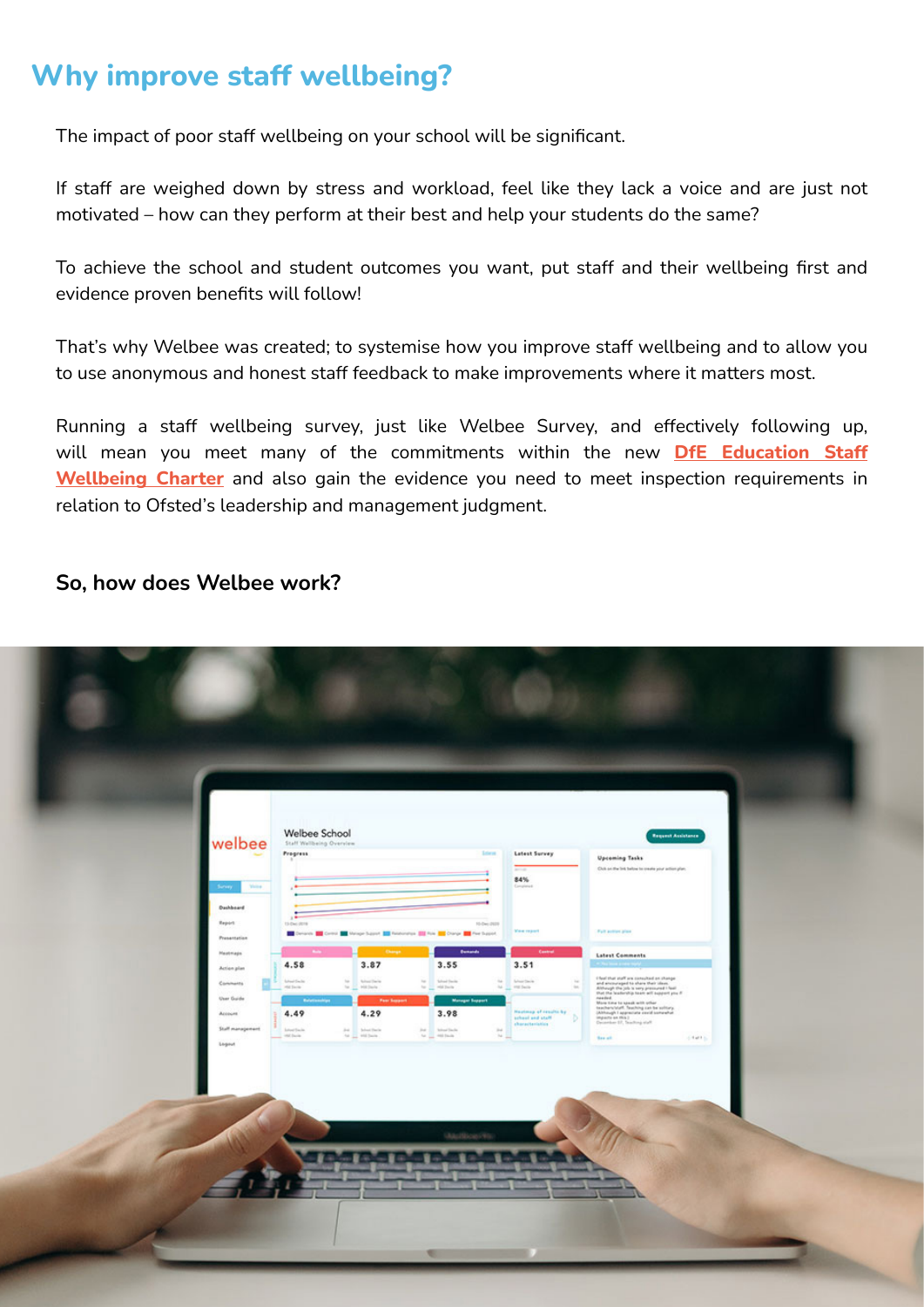# **Gain an insight into how your staff are really feeling**

Welbee is an effective way to measure staff wellbeing and the survey we use is also one of the recognised tools highlighted in the references from the charter.

**[Welbee Survey](https://welbee.co.uk/welbee-survey/?utm_source=BU_welbee_ultimate_guide&utm_medium=lead_magnet&utm_campaign=book_a_demo)** uses an evidence-built survey to gain honest and anonymous feedback from staff.

The Health and Safety Executive's Indicator Tool uses six Management Standards for assessing workplace wellbeing and managing the risks of workplace stress, and is a highly effective way of identifying how well you are performing.

> **Hold ourselves accountable, including by measuring staff wellbeing** We will measure the wellbeing of staff using recognised tools and metrics and be transparent about results. We will monitor trends over time, and act in response to changes.

> > **Taken from Commitment 11, DfE Education Staff Wellbeing Charter**

#### **Step 1: Measure where you are now**

Kick off with a full staff survey to identify where you are now and plan where you want to go.

- All results are in your online dashboard, making it easy to track progress.
- Recommended actions mean you can more easily implement quick wins, as well as longer term plans.
- Six job role filters allow you to celebrate success and focus on areas of greatest concern.
- Benchmarks against other schools and the Health and Safety Executive make sure you don't waste effort and take action in those areas where there is the greatest opportunity for improvement.
- Staff comments allow you to better understand your scores, identify trends, and importantly, respond to staff. You can have two way anonymous conversations, bringing more immediate engagement and involving staff directly in solutions.
- Use the downloadable PowerPoint presentation to easily share results with staff, governors and inspectors.

#### **Step 2: Set your goals and plans**

- Set goals so you know where you want to go and what success looks like.
- Plan how you will achieve this.
- Take advantage of a results review video call and we will help make sure your plans are the best ones to achieve the goals you set.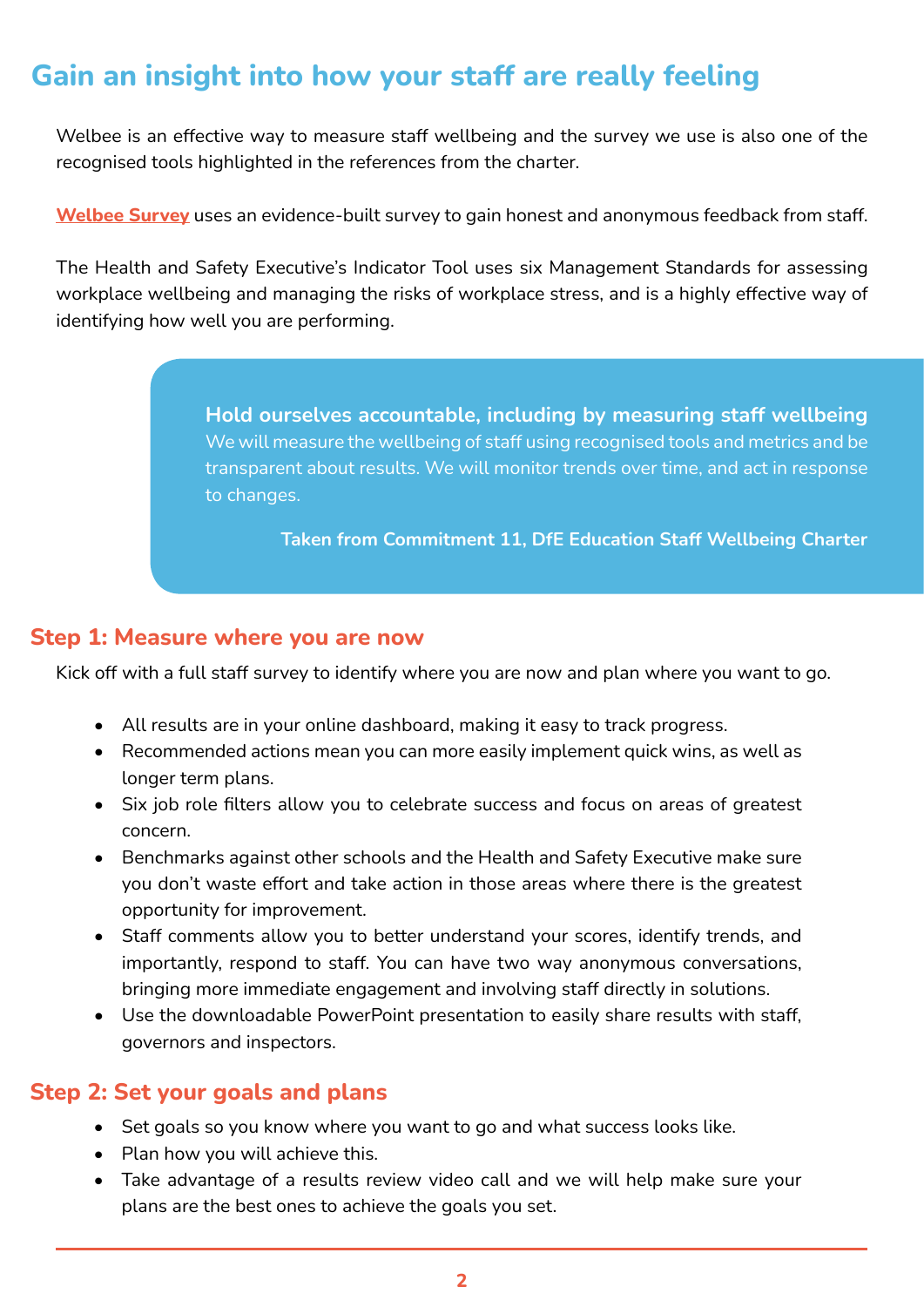#### **Step 3: Implement and follow up**

- Use the Welbee toolkit to support you. This will help you meet commitment 3 of the charter. It includes resources and training targeted at building your wellbeing foundations and working on areas that we know have the biggest impact on staff.
- Continue to ask for feedback and follow up on post-survey actions.

**Give managers access to the tools and resources they need to support the wellbeing of those they line manage.** 

We will work to provide managers with tools, resources and training to support their staff.

**Taken from Commitment 3, DfE Education Staff Wellbeing Charter**

Use **[Welbee Voice Pro](https://welbee.co.uk/welbee-voice/?utm_source=BU_welbee_ultimate_guide&utm_medium=lead_magnet&utm_campaign=book_a_demo)** (included at no additional cost) to continually follow up anonymously with staff. You can send messages to all staff (or to groups as small as eight) to seek feedback on actions you take after your survey, ask further questions, use as part of a consultation or when implementing change. Encourage staff to raise issues that are important to them or to suggest ideas.

It's a great way to keep staff engaged and to make them feel valued, as they're able to voice their opinions and know you are listening. This will allow you to continue to monitor progress and impact over time, which is also set out in commitment 11 of the charter.

#### **Step 4: Repeat the survey annually and track scores and progress in your online dashboard.**

Make it easy to review and share with all stakeholders, including staff, governors, board members and inspectors.

### **Other systemised support**

In addition, you will receive 12 months of remote support.

This includes a 1:1 call with a Welbee staff wellbeing expert to discuss your survey results, review priority actions and receive advice on how best to implement them.

Plus, email, phone and video call support whenever it's required throughout the year!

Welbee will fully support you and your school in improving staff wellbeing.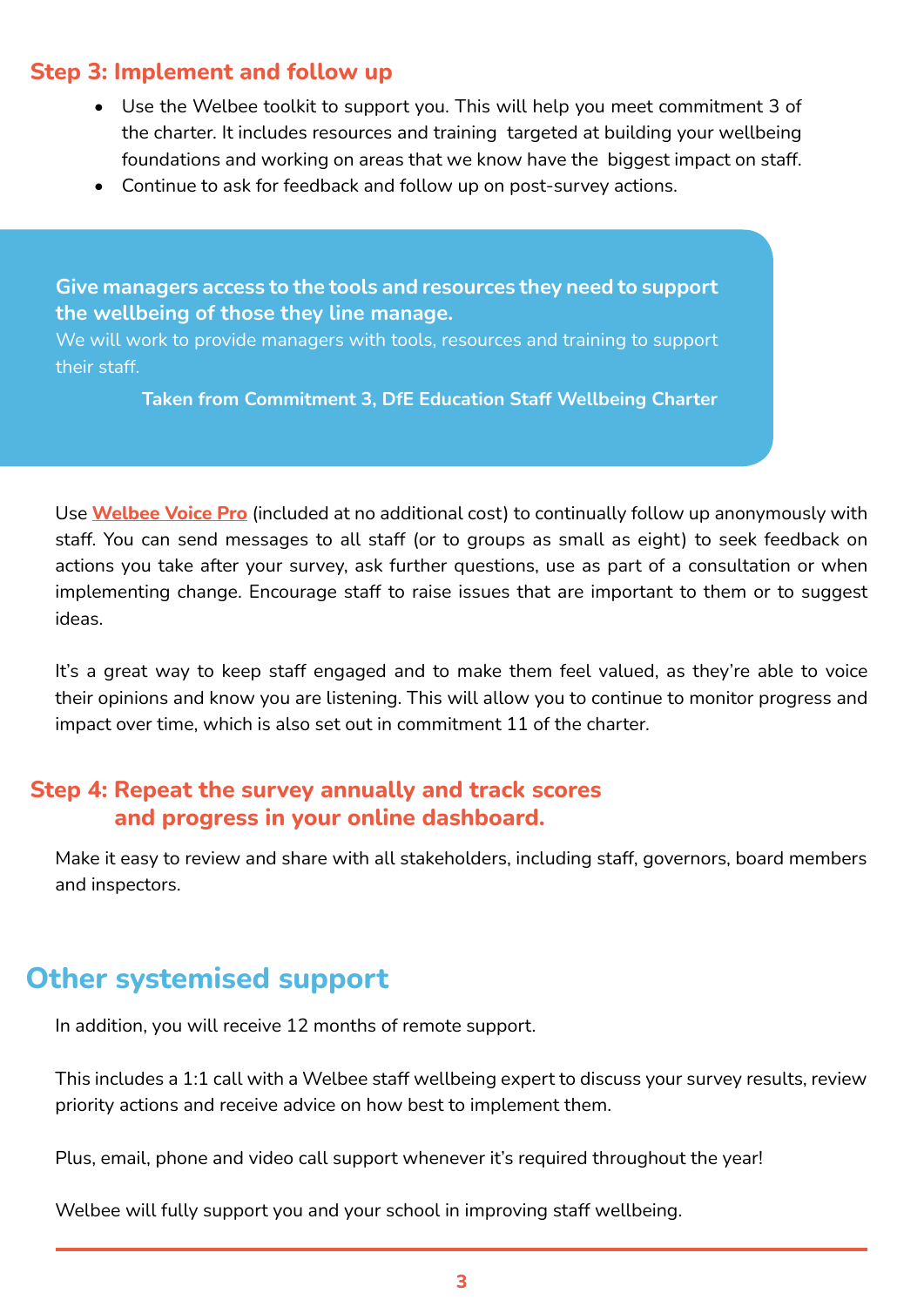

# **Prioritising staff wellbeing will transform your school**

The **[benefits of improving staff wellbeing are significant](https://welbee.co.uk/learning-centre/evidence-for-improving-staff-wellbeing/?utm_source=BU_welbee_ultimate_guide&utm_medium=lead_magnet&utm_campaign=book_a_demo)**, it will help to:

- Improve staff engagement and motivation, which will translate into better student and school outcomes.
- Increase staff retention and make staff recruitment easier.
- Reduce staff absences and the time spent in arranging cover.
- Significantly reduce costs.

See how Welbee could help you to improve staff wellbeing so that you can achieve the outcomes you want, meet the commitments of the charter and gain the evidence required for the Ofsted leadership and management judgement.

If you're ready to start making improvements, click the button below to book a no-obligation 30-minute demo of Welbee now!

# **[BOOK A DEMO](https://schools.welbee.co.uk/meetings/welbee/30-minute-demo?utm_source=BU_welbee_ultimate_guide&utm_medium=lead_magnet&utm_campaign=book_a_demo)**